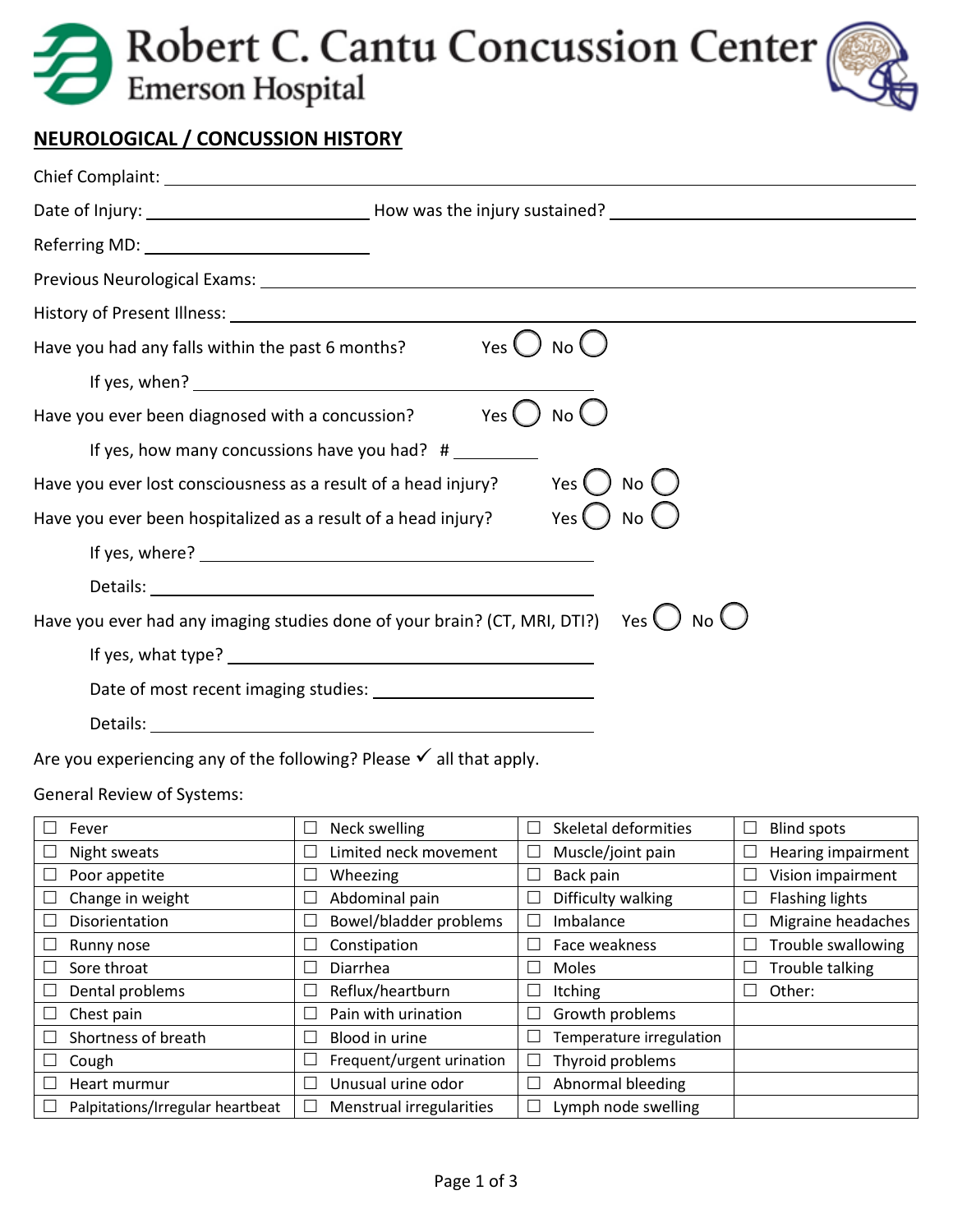|  | Robert C. Cantu Concussion Center |  |
|--|-----------------------------------|--|
|--|-----------------------------------|--|

### **GENERAL HISTORY**

| Height: _______________ Weight: ____________                                                                                |  |  |  |
|-----------------------------------------------------------------------------------------------------------------------------|--|--|--|
| List any medications you are currently taking: _________________________________                                            |  |  |  |
|                                                                                                                             |  |  |  |
|                                                                                                                             |  |  |  |
| Do you have any allergies? Yes $\bigcup$ No $\bigcup$<br>Do you have a Latex allergy? Yes $\bigcup$<br>No (                 |  |  |  |
|                                                                                                                             |  |  |  |
| Do you presently or have you in the past used any drugs (i.e. marijuana, cocaine, pills, etc.) Yes $\bigcirc$ No $\bigcirc$ |  |  |  |
| Do you smoke? Yes $\bigcirc$ No $\bigcirc$ If yes, how much? _____________________________                                  |  |  |  |
| Do you drink alcohol? Never $\bigcirc$ Rarely $\bigcirc$ Occasionally $\bigcirc$ Frequently $\bigcirc$                      |  |  |  |
| How many cups of caffeinated beverages per day? #                                                                           |  |  |  |
|                                                                                                                             |  |  |  |
| School (circle one): Grade Middle OHigh School O College OTrade School O Other: ______________________________              |  |  |  |
|                                                                                                                             |  |  |  |
|                                                                                                                             |  |  |  |
| Have you/your child had any past hospitalizations? Yes $\bigcirc$ No $\bigcirc$                                             |  |  |  |
| If yes, describe: 1999 and 2009 and 2009 and 2009 and 2009 and 2009 and 2009 and 2009 and 2009 and 2009 and 20              |  |  |  |
|                                                                                                                             |  |  |  |
| Yes $\bigcup$<br><b>No</b><br>Are you being hurt or made to feel afraid?                                                    |  |  |  |
| Are you presently or potentially involved in a legal case? Yes $\bigcup$ No $\bigcup$                                       |  |  |  |
|                                                                                                                             |  |  |  |
| Have you ever been diagnosed with any of the following? Please $\checkmark$ all that apply.                                 |  |  |  |

| ADHD/ADD                    | <b>Digestive Problems</b>  | Liver Disease or Hepatitis<br>$\overline{\phantom{a}}$ | Substance Use Disorder           |
|-----------------------------|----------------------------|--------------------------------------------------------|----------------------------------|
| Alcoholism                  | Dyslexia                   | <b>Migraine Headaches</b>                              | <b>Thyroid Disease</b>           |
| Anxiety/Nervousness<br>∟    | <b>Eating Disorder</b>     | Osteoporosis<br>$\mathcal{L}_{\mathcal{A}}$            | <b>Tick Bites</b>                |
| Asthma/Lung Problems        | Gallstones                 | <b>Panic Attacks</b>                                   | Tremors                          |
| Bleeding/Bruising           | Glaucoma                   | Personality Change                                     | Ulcers                           |
| <b>Blood Clots</b>          | <b>Heart Problems</b>      | Seizures<br>H                                          | Other Psychiatric Disorder       |
| Blood Disorder/Anemia       | <b>High Blood Pressure</b> | <b>Sexually Transmitted Infections</b>                 | <b>Other Learning Disability</b> |
| <b>Breast Problems</b><br>L | High Cholesterol           | Significant Weight Gain                                |                                  |
| Cancer                      | HIV/AIDS                   | <b>Skin Problems</b>                                   |                                  |
| Depression                  | Joint Pain/Arthritis       | Sleep Disorders                                        |                                  |
| <b>Diabetes</b>             | <b>Kidney Disease</b>      | Stroke                                                 |                                  |